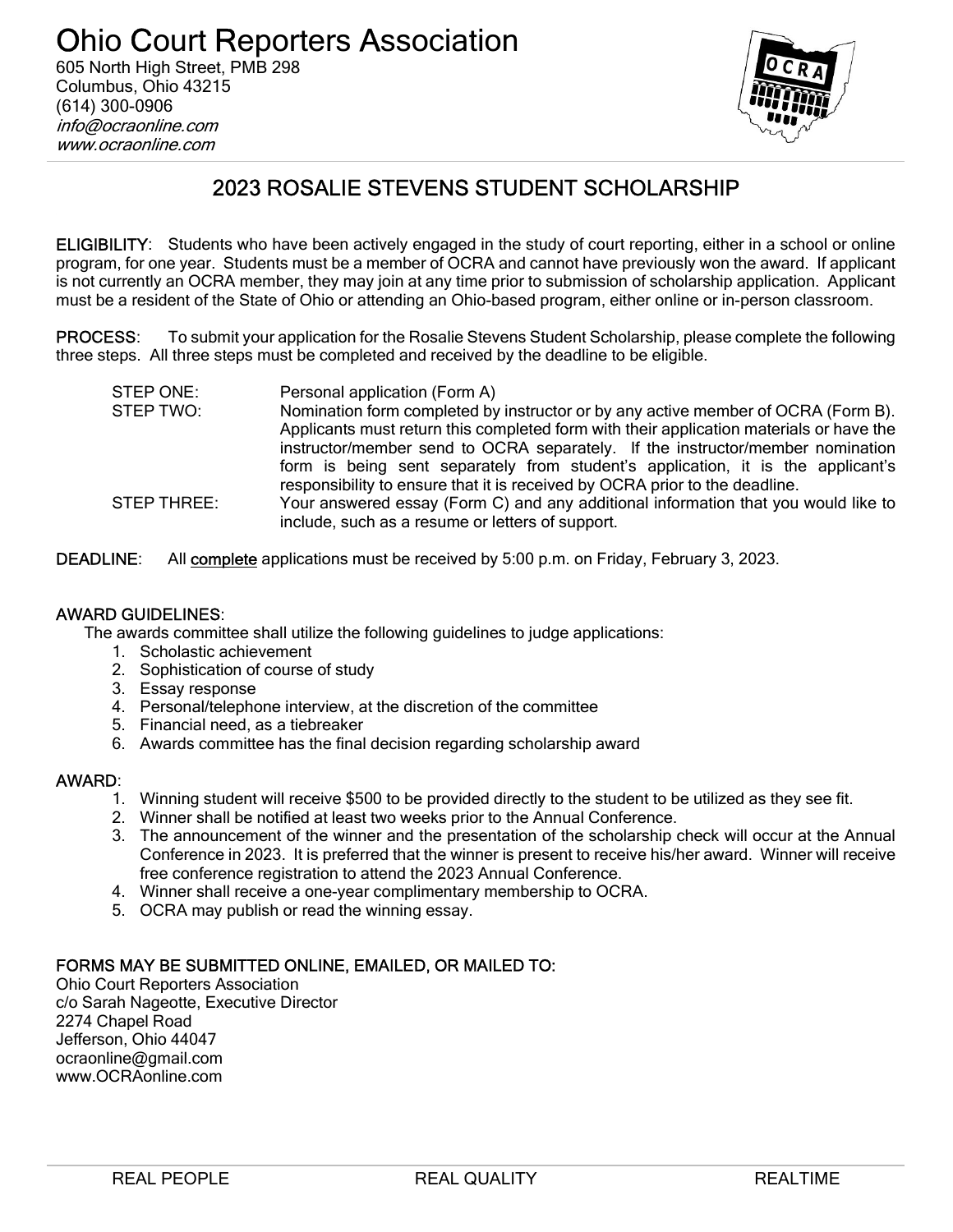### **FORM A: STUDENT APPLICATION**

I would like to submit my application for the 2023 OCRA Rosalie Stevens Student Scholarship Award.

| <b>Personal and School Information</b> |                                                                                                                                                                                                                                                                                                                          |
|----------------------------------------|--------------------------------------------------------------------------------------------------------------------------------------------------------------------------------------------------------------------------------------------------------------------------------------------------------------------------|
|                                        |                                                                                                                                                                                                                                                                                                                          |
|                                        |                                                                                                                                                                                                                                                                                                                          |
|                                        |                                                                                                                                                                                                                                                                                                                          |
|                                        |                                                                                                                                                                                                                                                                                                                          |
|                                        |                                                                                                                                                                                                                                                                                                                          |
| <b>Contact Information</b>             | ,我们也不会有什么。""我们的人,我们也不会有什么?""我们的人,我们也不会有什么?""我们的人,我们也不会有什么?""我们的人,我们也不会有什么?""我们的人<br><u> 1980 - Andrea State Barbara, amerikan personal dan personal dan personal dan personal dan personal dan personal dan personal dan personal dan personal dan personal dan personal dan personal dan personal dan personal dan </u> |
|                                        |                                                                                                                                                                                                                                                                                                                          |
|                                        |                                                                                                                                                                                                                                                                                                                          |
|                                        |                                                                                                                                                                                                                                                                                                                          |
|                                        |                                                                                                                                                                                                                                                                                                                          |
|                                        |                                                                                                                                                                                                                                                                                                                          |
|                                        |                                                                                                                                                                                                                                                                                                                          |
|                                        |                                                                                                                                                                                                                                                                                                                          |
|                                        |                                                                                                                                                                                                                                                                                                                          |
|                                        |                                                                                                                                                                                                                                                                                                                          |
|                                        | Involvement in School Activities: National Activities of the Contract of the Contract of the Contract of the C                                                                                                                                                                                                           |
|                                        |                                                                                                                                                                                                                                                                                                                          |
|                                        |                                                                                                                                                                                                                                                                                                                          |
|                                        |                                                                                                                                                                                                                                                                                                                          |
|                                        |                                                                                                                                                                                                                                                                                                                          |
|                                        | <b>Signature of Applicant</b>                                                                                                                                                                                                                                                                                            |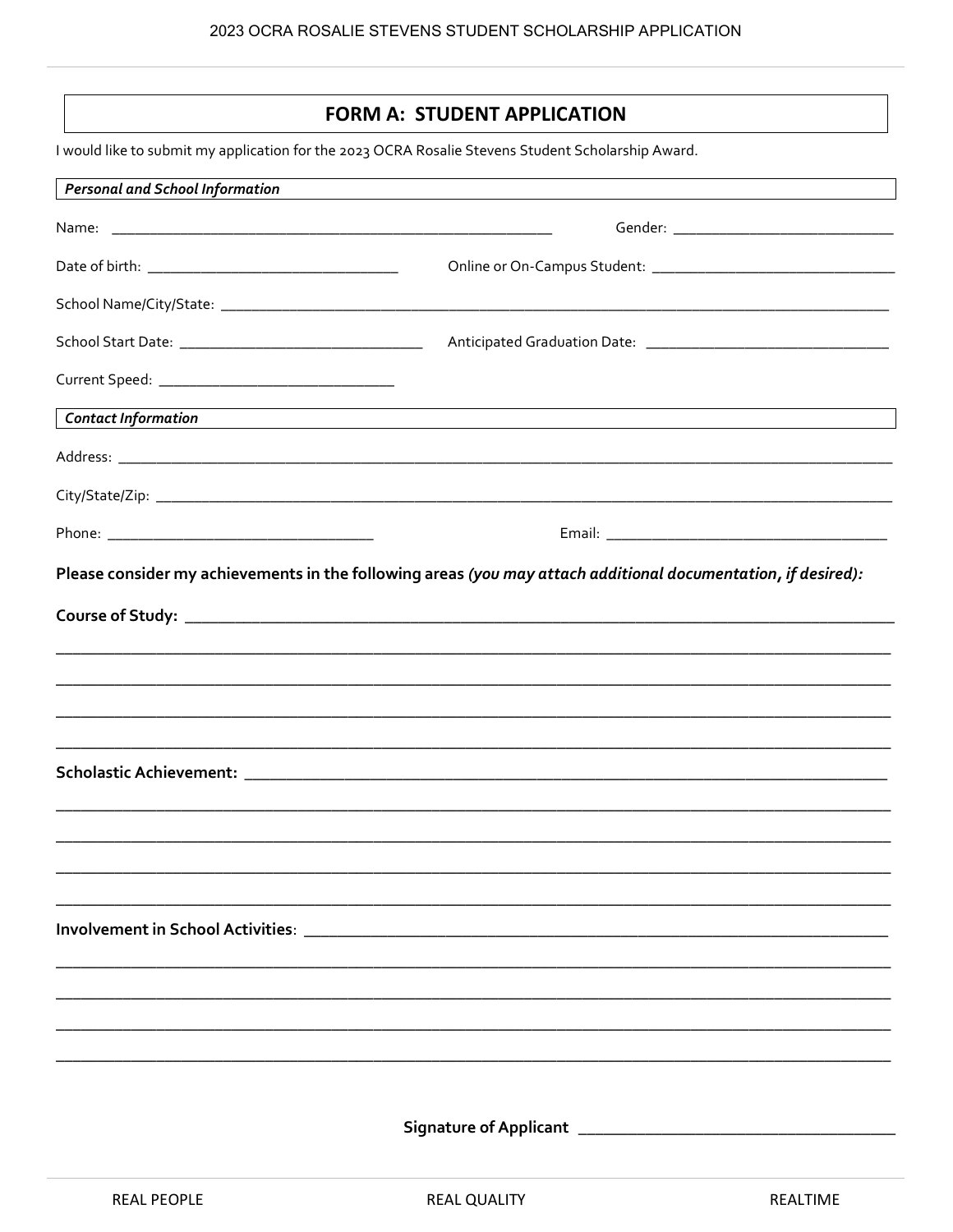## FORM B: INSTRUCTOR/MEMBER NOMINATION

I would like to nominate the following student for the 2023 OCRA Rosalie Stevens Student Scholarship Award.

| <b>Personal and School Information</b>                              |                                                                                                                       |
|---------------------------------------------------------------------|-----------------------------------------------------------------------------------------------------------------------|
|                                                                     |                                                                                                                       |
|                                                                     |                                                                                                                       |
|                                                                     |                                                                                                                       |
|                                                                     |                                                                                                                       |
| <b>Your Information</b>                                             | <u> 1989 - Johann Stoff, deutscher Stoffen und der Stoffen und der Stoffen und der Stoffen und der Stoffen und de</u> |
|                                                                     |                                                                                                                       |
|                                                                     |                                                                                                                       |
|                                                                     |                                                                                                                       |
|                                                                     |                                                                                                                       |
| Please consider this nominee's achievements in the following areas: |                                                                                                                       |
|                                                                     |                                                                                                                       |
|                                                                     |                                                                                                                       |
|                                                                     |                                                                                                                       |
|                                                                     |                                                                                                                       |
|                                                                     |                                                                                                                       |
|                                                                     |                                                                                                                       |
|                                                                     |                                                                                                                       |
|                                                                     |                                                                                                                       |
|                                                                     |                                                                                                                       |
|                                                                     |                                                                                                                       |
|                                                                     |                                                                                                                       |
|                                                                     |                                                                                                                       |
|                                                                     |                                                                                                                       |
|                                                                     |                                                                                                                       |